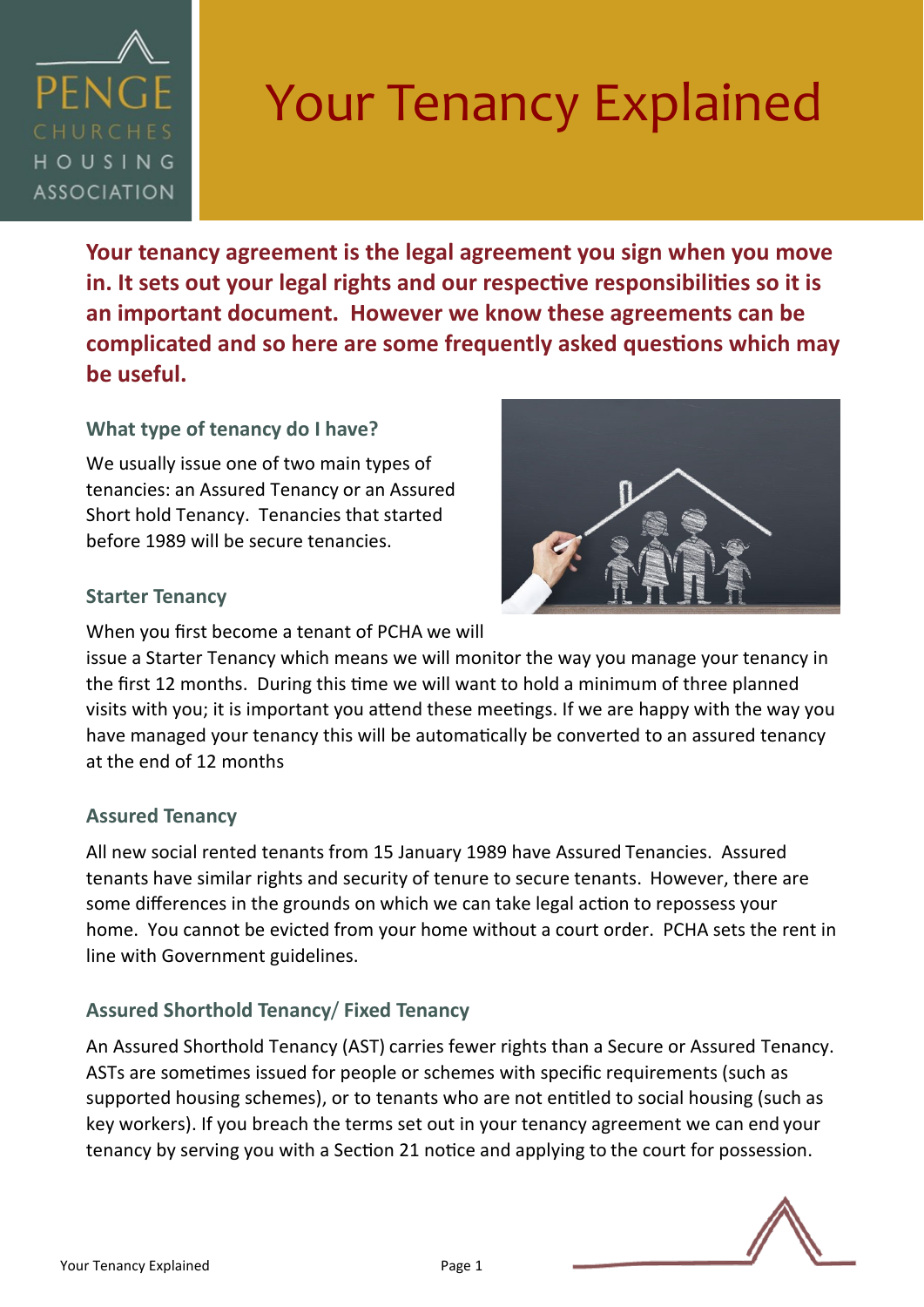

## Your Tenancy Explained

#### **Secure Tenancies**

Tenancies starting before 15 January 1989 are known as Secure Tenancies. One of the most important rights of a secure tenancy is that you cannot be evicted from your home without a court order, and that before this happens, we must have served an appropriate Notice of Intent to Seek Possession and give the reasons for serving it. This right and the others are all detailed in your Tenancy Agreement. The rent for secure tenancies are set by the Rent Officer.

### **What is a Joint Tenancy?**

If you have been given a Joint Tenancy with your partner, you will each have equal rights over the Tenancy and will both be jointly and equally responsible for meeting the tenancy obligations, such as paying the rent regularly.



### **How can I change my Joint Tenancy into a Sole Tenancy?**

Please talk to our Housing Manager who will try to help you. If both of you are in agreement, then the process is quite simple and you will both need to come into our office to sign a Deed of Assignment. In order to do this you must have a clear rent account and the size and type of property must be suitable for the household remaining. However, if both of you are not in agreement and only one wishes to give up the tenancy, you must seek independent legal advice. We cannot simply remove someone's name from the tenancy even if they no longer live there. If one tenant terminates the tenancy, this terminates the tenancy for both parties.

## **How can I change my Sole Tenancy into a Joint Tenancy?**

Any joint tenancy must be between you and your partner and you will need to prove that your partner has lived with you for at least a year. PCHA will then decide whether it can grant a Joint Tenancy. A new Joint Tenancy will not be granted if there are any outstanding rent arrears or other tenancy breaches.